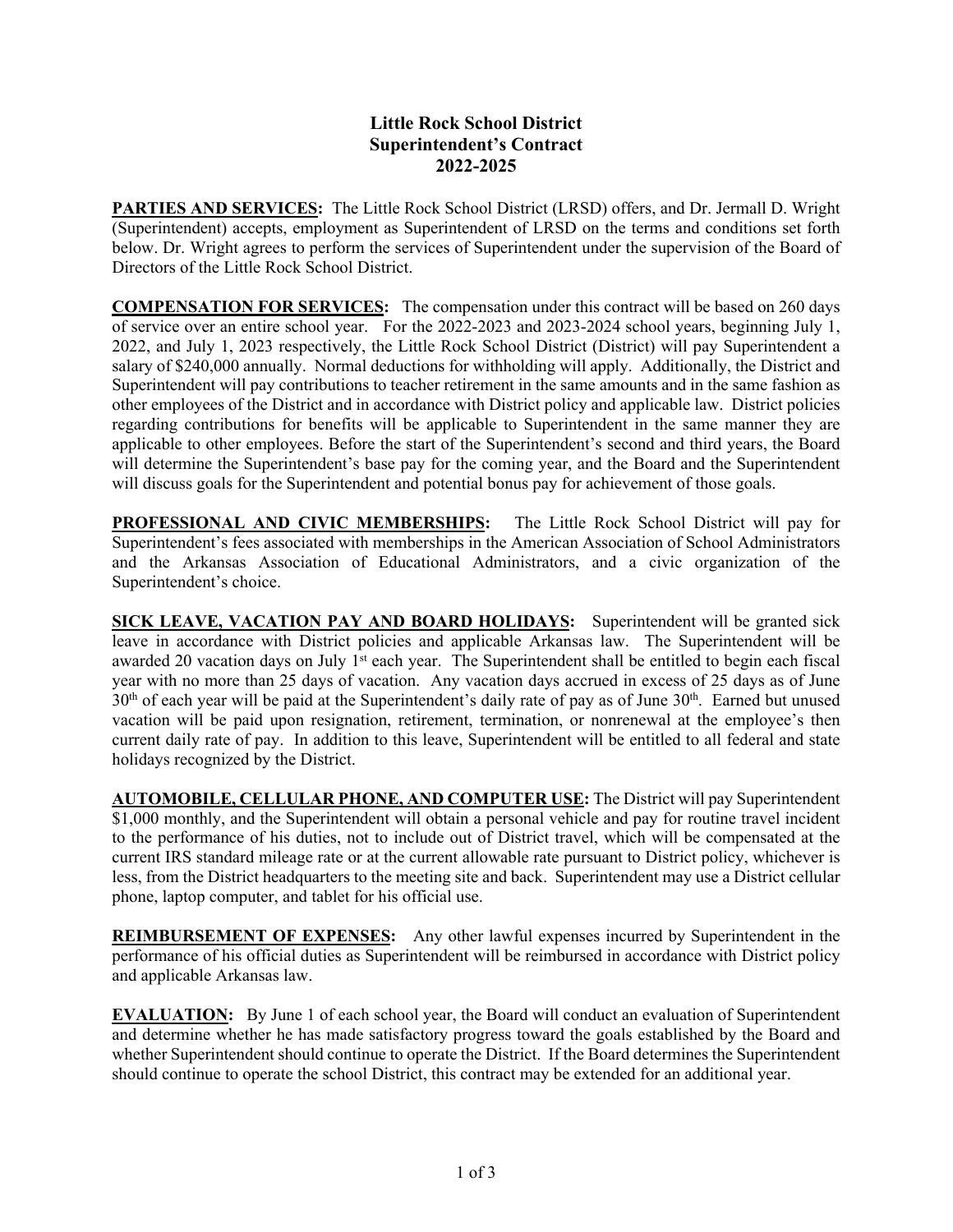**EFFECTIVE DATES:** This contract (with the exception of the "TRANSITION" provisions, which will take effect immediately) will become effective beginning July 1, 2022 and will terminate on June 30, 2025, unless terminated sooner or extended pursuant to the provisions of this contract.

**EARLY TERMINATION:** Prior to June 30, 2023, this contract may be terminated by either party. A termination of the contract by Superintendent will be accomplished by Superintendent providing the District with thirty calendar days written notice. During the thirty-day notice period, Superintendent will continue to faithfully report to work and fully perform his duties, unless expressly excused from doing so in writing by the District. In the event of termination of the contract by Superintendent, the District will not continue to compensate Superintendent after the effective date of termination.

A termination of the contract by the District without cause will be accomplished by written notice of the termination from the District to the Superintendent. Such notice of termination may be effective immediately or upon a stated date no greater than thirty calendar days into the future. Superintendent will be excused from reporting to work and performing any duties for the District after the effective date of termination. In the event of such termination, the District will continue to pay the Superintendent's salary for one year after the date of termination, or for the amount of time remaining on this contract, whichever is shorter. Any compensation or payment of benefits in addition to the Superintendent's salary will cease after the effective date of the termination of Superintendent's employment.

The District may terminate the contract at any time for cause. "Cause" for termination includes, but is not limited to, incompetent performance, conduct which materially interferes with the continued performance of the Superintendent's duties, repeated or material neglect of duty, or other just and reasonable cause. In the event of termination for cause, the District will notify Superintendent in writing of the specific reasons for termination. The termination will be effective immediately upon such notification, and payment of all compensation and other benefits will immediately cease.

**TRANSITION:** Within seven days of the execution of this agreement, the District will pay the Superintendent a relocation stipend of \$9,000. Superintendent will make a good faith effort to ensure a smooth transition to his tenure as Superintendent by working in the District as much as reasonably possible between the date of execution of this agreement and the beginning of his tenure on July 1, 2022. The District will pay the Superintendent for this work at a daily rate of pay based on an annual salary of \$240,000, plus reasonable expenses.

**WAIVER:** The failure of either party to insist, in any one or more instances, upon performance of any of the terms or conditions of this contract will not be construed as a waiver or relinquishment of any right granted hereunder or of the future performance of any such terms or conditions, but the obligations of either party will continue in full force and effect.

**SEVERABILITY:** In case any provision of the contract is invalid, illegal, or unenforceable, the validity, legality, and enforceability of the remaining provisions will not in any way be affected or impaired.

**ENTIRE AGREEMENT:** The amounts of compensation in this contract are inclusive of all compensation that will be paid by the District to Superintendent under the terms of this contract. This instrument contains the entire agreement of the parties. It may not be changed orally, but only by an agreement in writing signed by all parties.